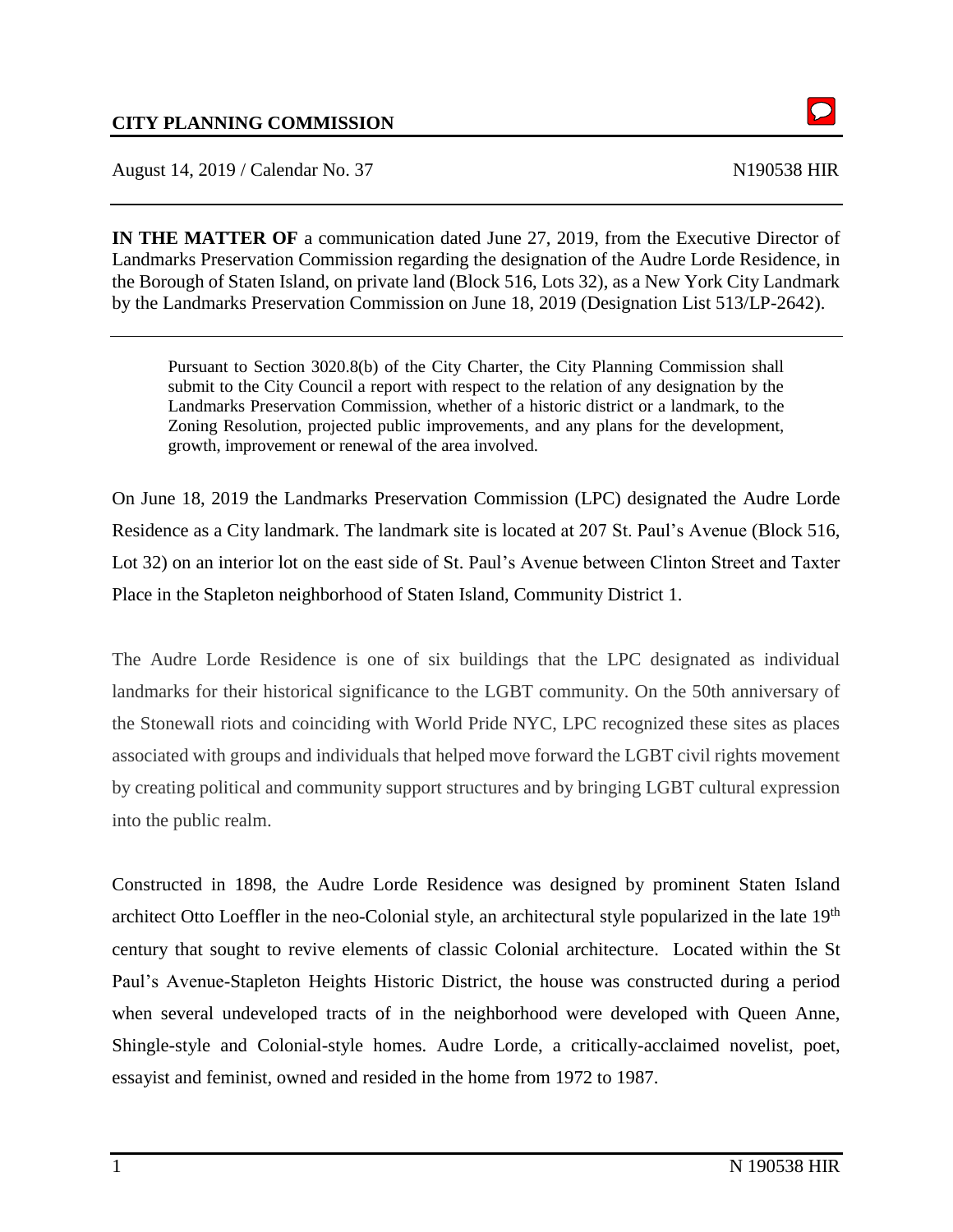According to the LPC, the Audre Lorde Residence has remained a significant example of neo-Colonial architecture. It is distinguished by its roofline and open porch, featuring turned columns and a pediment with sunburst decoration. The house features a cross gable roof, a single projecting angled bay at the first and second stories, and a full-width wooden porch on brick supports, featuring lattice-work screened base, tapered columns, wooden railings, wood steps and platform, shed roof, and triangular pediment with sunburst and swag-decorated friezes. The main entry features a historic paneled wood double-leaf door with a molded surround. Windows have molded surround and, and retain historic one-over-one wood sashes. The roof features intersecting gables with closed pediments and overhanging eaves and a brick chimney.

The building remained unchanged until 1931, at which point the front porch was altered, part of the side bay was removed, the side walls were shingled, and the roof was covered with asphalt. In the mid-20<sup>th</sup> century, aluminum siding was installed. Later alterations include the conversion from one-family dwelling to a two-family dwelling in 2005, and the addition of a two-story wood deck with brick supports, wooden railings, wood steps and platform, and full-width balcony with wood tapered columns and wooden railings.

The house is located in the Stapleton neighborhood within the St. Paul's Avenue-Stapleton Heights Historic District, a particularly well-preserved residential neighborhood that serves as a significant reminder of both Staten Island's architectural and historic development and the development of the early-nineteenth century to early-twentieth century suburban residential community. The surrounding area is characterized by one- and two-family detached residences. Other landmarked buildings are proximate to the proposed landmark, including St. Paul's Memorial Church and Rectory, designated in 1975; Public School 15 (Daniel D. Tompkins School), designated in 1996; the Mary and David Burgher House, designated in 2010, and the Caleb T. Ward Mansion, designated in 1978.

This area is mapped with an R3X zoning district, which permits single- and two-family homes up to a maximum residential floor area ratio (FAR) of 0.50 (0.6 with attic allowance) for residential buildings and 1.0 for community facilities. The Audre Lorde Residence has a total gross floor area of 2,363 square feet on a 5,952-square-foot lot, generating a built FAR of 0.40. Pursuant to Section